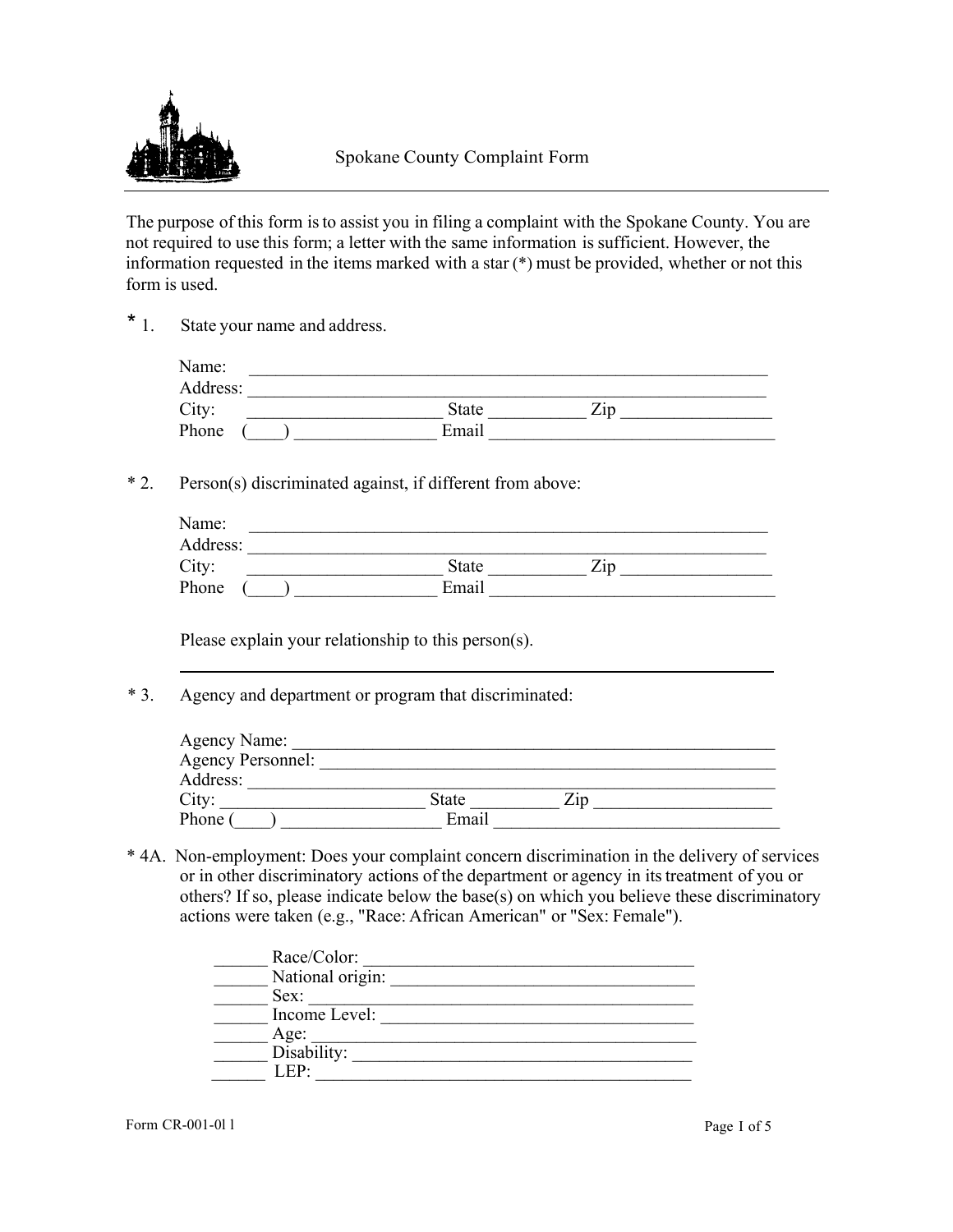\* 4B. Employment: Does your complaint concern discrimination in employment by the department or agency? If so, please indicate below the base(s) on which you believe these discriminatory actions were taken (e.g., "Race: African American" or "Gender: Female").

| Race/Color:      |
|------------------|
| National origin: |
| Sex:             |
| Income Level:    |
| Age:             |
| Disability:      |
|                  |

5. What is the most convenient time and place for us to contact you about this complaint?

6. If we will not be able to reach you directly, you may wish to give us the name and phone number of a person who can tell us how to reach you and/or provide information about your complaint:

| $N$ ε<br>ime: |  |
|---------------|--|
| Phone         |  |

7. If you have an attorney representing you concerning the matters raised in this complaint, please provide the following:

| Name:    |              |     |  |
|----------|--------------|-----|--|
| Address: |              |     |  |
| City:    | <b>State</b> | Zip |  |
| Phone:   | Email        |     |  |

\* 8. To your best recollection, on what date(s) did the alleged discrimination take place?

Earliest date of discrimination: \_\_\_\_\_\_\_\_\_\_\_\_\_\_\_\_\_\_\_\_\_\_\_\_\_\_\_\_\_\_\_\_\_

Most recent date of discrimination:

9. Complaints of discrimination must generally be filed within 180 days of the alleged discrimination. If the most recent date of discrimination, listed above, is more than 180 days ago, you may request a waiver of the filing requirement. If you wish to request a waiver, please explain why you waited until now to file your complaint.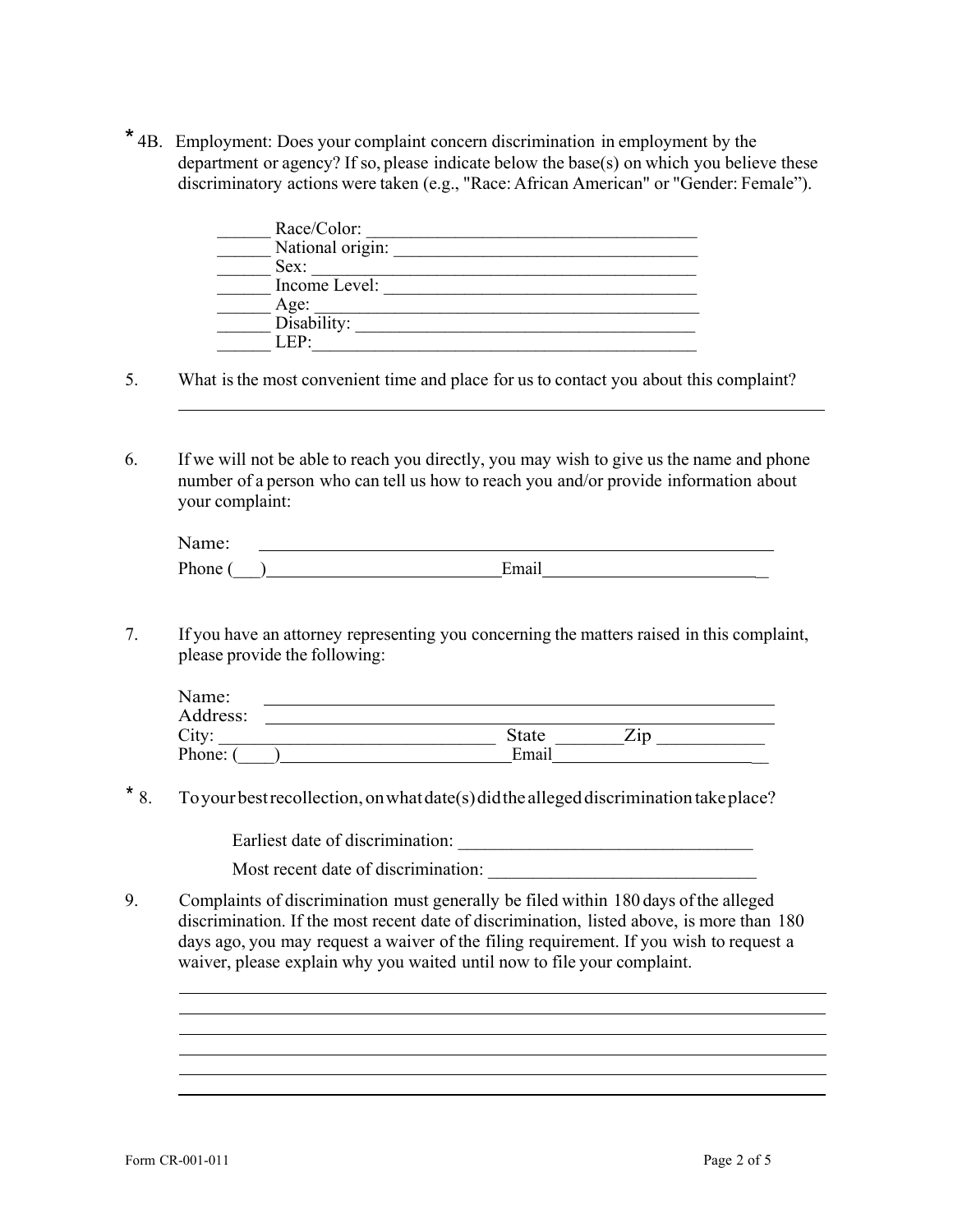\* 10. Please explain as clearly as possible what happened, why you believe it happened, and how you were discriminated against. Indicate who was involved. Be sure to include how other persons were treated differently from you. (Please use additional sheets if necessary and attach a copy of written materials pertaining to your case.)

- 11. Nondiscrimination laws prohibit recipients of federal funds from intimidating or retaliating against anyone because he or she has either taken action or participated in action to secure rights protected by these laws. If you believe that you have been retaliated against (separate from the discrimination alleged in #10), please explain the circumstances below. Be sure to explain what actions you took which you believe were the basis for the alleged retaliation.
- 12. Please list below any persons (witnesses, fellow employees, supervisors, or others), if known, whom we may contact for additional information to support or clarify your complaint. (Name, Address, Telephone Numbers)
- 13. Do you have any other information that you think is relevant to our investigation of your allegations?

the control of the control of the control of the control of the control of the control of the control of the control of the control of the control of the control of the control of the control of the control of the control <u> 1989 - Johann Stoff, amerikansk politiker († 1908)</u>

<u> 1989 - Andrea San Andrea San Andrea San Andrea San Andrea San Andrea San Andrea San Andrea San Andrea San An</u>

14. What remedy are you seeking for the alleged discrimination?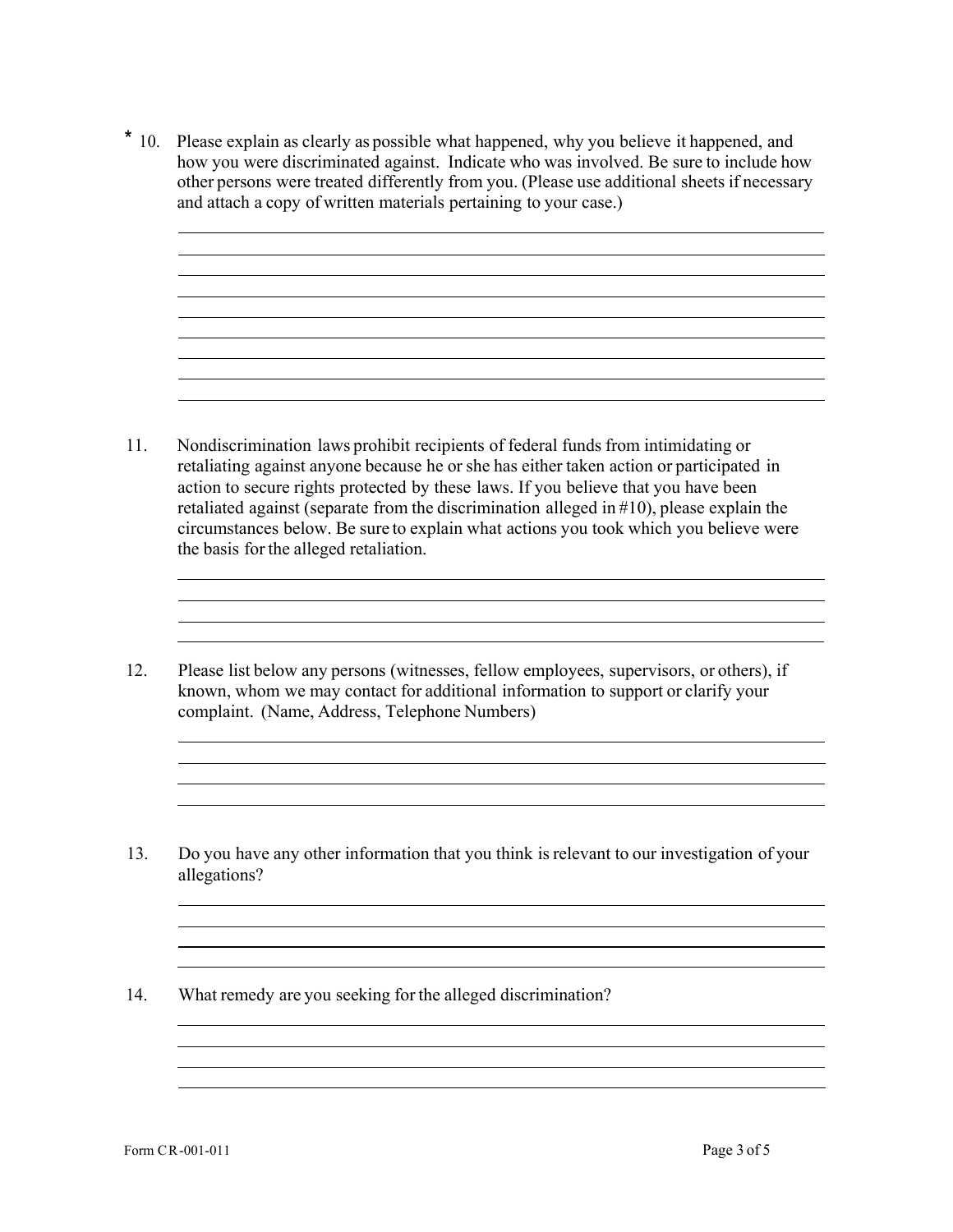15. Have you (or the person discriminated against) filed the same or any other complaints? Yes \_\_\_\_ No \_\_\_\_ If so, what was the Complaint Number? \_\_\_\_\_\_\_\_\_\_\_\_\_\_\_\_\_\_\_\_\_\_\_\_\_

| Name:                                               | <u> 1989 - Johann Stoff, fransk politik (f. 1989)</u>                                                           |
|-----------------------------------------------------|-----------------------------------------------------------------------------------------------------------------|
|                                                     |                                                                                                                 |
|                                                     |                                                                                                                 |
|                                                     |                                                                                                                 |
|                                                     |                                                                                                                 |
|                                                     | Date of Filing: <u>Agency:</u> Agency: <u>Agency: example of Filing: Briefly, what was the complaint about?</u> |
|                                                     | ,我们也不会有什么。""我们的人,我们也不会有什么?""我们的人,我们也不会有什么?""我们的人,我们也不会有什么?""我们的人,我们也不会有什么?""我们的人                                |
|                                                     |                                                                                                                 |
|                                                     |                                                                                                                 |
|                                                     |                                                                                                                 |
| What was the result?                                |                                                                                                                 |
|                                                     |                                                                                                                 |
|                                                     |                                                                                                                 |
|                                                     |                                                                                                                 |
|                                                     | Have you filed or do you intend to file a charge or complaint concerning the matters                            |
| raised in this complaint with any of the following? |                                                                                                                 |
|                                                     | U.S. Equal Employment Opportunity Commission                                                                    |
| <b>Federal or State Court</b>                       |                                                                                                                 |
|                                                     | Your State or local Human Relations/Rights Commission                                                           |
|                                                     | Grievance or complaint office                                                                                   |
|                                                     |                                                                                                                 |
|                                                     | If you have already filed a charge or complaint with an agency indicated in $#16$ ,                             |
|                                                     | above, please provide the following information (attach additional pages if necessary):                         |
| Date filed:                                         | Agency:                                                                                                         |

Against what agency and department or program was it filed?

| Date filed:               |
|---------------------------|
| Case or Docket Number:    |
| Date of Trial/Hearing:    |
| Location of Agency/Court: |
| Name of Investigator:     |
| Status of Case:           |
|                           |
| Comments:                 |

18. While it is not necessary for you to know about aid that the agency or institution you are filing against receives from the Federal government, if you know of any U.S. Department of Transportation funds or assistance received by the program or department in which the alleged discrimination occurred, please provide that information below.